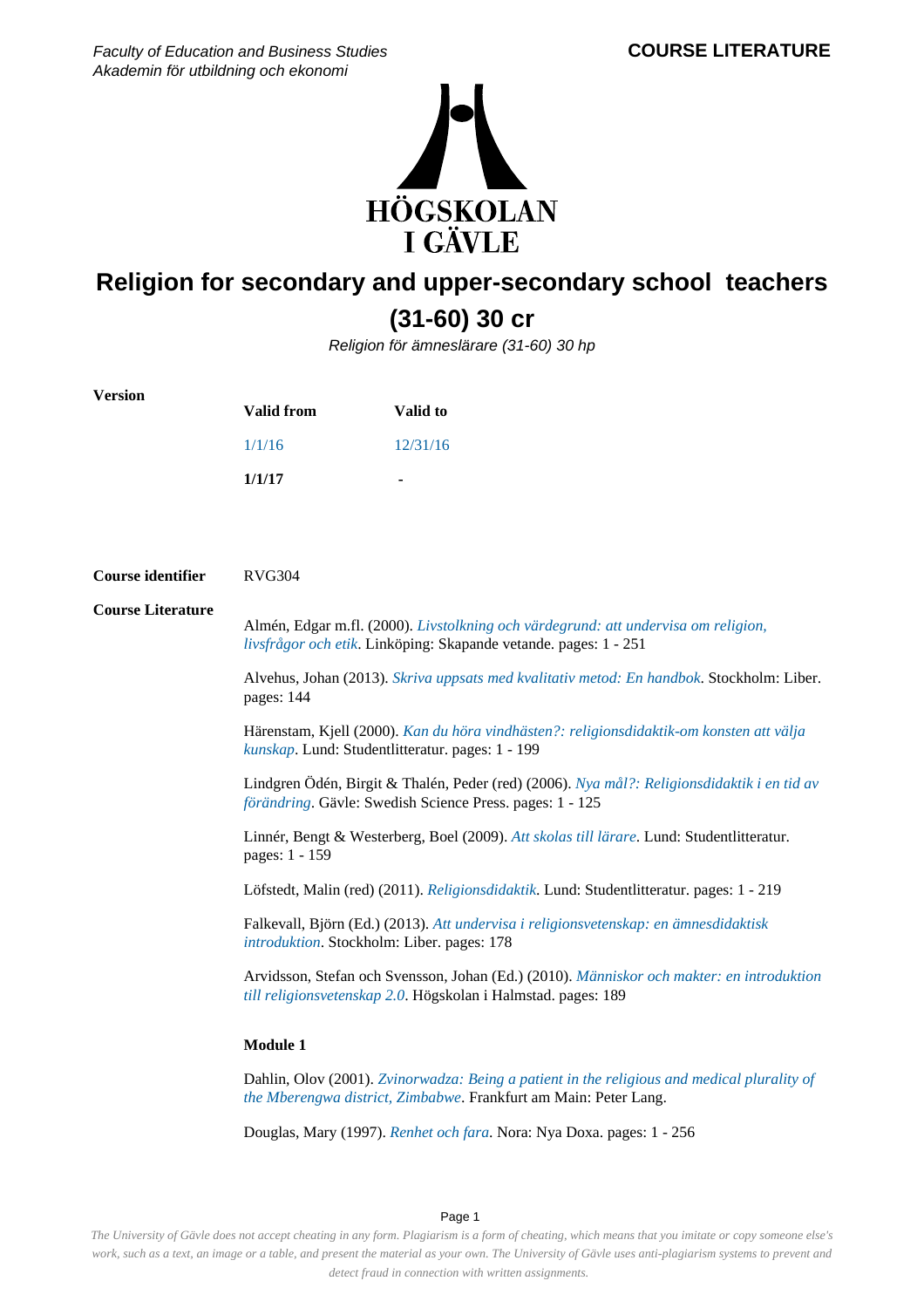Hultkrantz, Åke, Earhart, Byron (Ed.) (1992 eller senare). *["Native religions of North](https://hig.bibkat.se/cgi-bin/koha/opac-search.pl?q=%22Native+religions+of+North+America%3A+Power+of+vision+and+fertility%22.+Ing%C3%A5r+i+Religious+traditions+of+the+world%3A+A+journey+through+Africa%2C+Meso-America%2C+North+America%2C+Judaism%2C+Christianity%2C+Islam%2C+Hinduism%2C+Buddhism%2C+China+and+Japan.) [America: Power of vision and fertility". Ingår i Religious traditions of the world: A journey](https://hig.bibkat.se/cgi-bin/koha/opac-search.pl?q=%22Native+religions+of+North+America%3A+Power+of+vision+and+fertility%22.+Ing%C3%A5r+i+Religious+traditions+of+the+world%3A+A+journey+through+Africa%2C+Meso-America%2C+North+America%2C+Judaism%2C+Christianity%2C+Islam%2C+Hinduism%2C+Buddhism%2C+China+and+Japan.) [through Africa, Meso-America, North America, Judaism, Christianity, Islam, Hinduism,](https://hig.bibkat.se/cgi-bin/koha/opac-search.pl?q=%22Native+religions+of+North+America%3A+Power+of+vision+and+fertility%22.+Ing%C3%A5r+i+Religious+traditions+of+the+world%3A+A+journey+through+Africa%2C+Meso-America%2C+North+America%2C+Judaism%2C+Christianity%2C+Islam%2C+Hinduism%2C+Buddhism%2C+China+and+Japan.) [Buddhism, China and Japan.](https://hig.bibkat.se/cgi-bin/koha/opac-search.pl?q=%22Native+religions+of+North+America%3A+Power+of+vision+and+fertility%22.+Ing%C3%A5r+i+Religious+traditions+of+the+world%3A+A+journey+through+Africa%2C+Meso-America%2C+North+America%2C+Judaism%2C+Christianity%2C+Islam%2C+Hinduism%2C+Buddhism%2C+China+and+Japan.)*. San Fransisco: Harper.

Larsson, Thomas P., Larsson, Thomas P. Larsson (Ed.) (2000). *[Schamaner: Essäer om](https://hig.bibkat.se/cgi-bin/koha/opac-search.pl?q=Schamaner+Ess%C3%A4er+om+religi%C3%B6sa+m%C3%A4stare) [religiösa mästare](https://hig.bibkat.se/cgi-bin/koha/opac-search.pl?q=Schamaner+Ess%C3%A4er+om+religi%C3%B6sa+m%C3%A4stare)*. Nora: Nya Doxa. pages: 1 - 237

Lawson, Thomas, Earhart, Byron (Ed.) (1992 eller senare.). *["Religions of Africa". Ingår i](https://hig.bibkat.se/cgi-bin/koha/opac-search.pl?q=%22Religions+of+Africa%22.+Ing%C3%A5r+i+Religious+traditions+of+the+world%3A+A+journey+through+Africa%2C+Mesoamerica%2C+North+America%2C+Judaism%2C+Christianity%2C+Islam%2C+Hinduism%2C+Buddhism%2C+China+and+Japan.) [Religious traditions of the world: A journey through Africa, Mesoamerica, North America,](https://hig.bibkat.se/cgi-bin/koha/opac-search.pl?q=%22Religions+of+Africa%22.+Ing%C3%A5r+i+Religious+traditions+of+the+world%3A+A+journey+through+Africa%2C+Mesoamerica%2C+North+America%2C+Judaism%2C+Christianity%2C+Islam%2C+Hinduism%2C+Buddhism%2C+China+and+Japan.) [Judaism, Christianity, Islam, Hinduism, Buddhism, China and Japan.](https://hig.bibkat.se/cgi-bin/koha/opac-search.pl?q=%22Religions+of+Africa%22.+Ing%C3%A5r+i+Religious+traditions+of+the+world%3A+A+journey+through+Africa%2C+Mesoamerica%2C+North+America%2C+Judaism%2C+Christianity%2C+Islam%2C+Hinduism%2C+Buddhism%2C+China+and+Japan.)*. San Fransisco: Harper.

Sachs, Lisbeth (2004). *[Tillit som bot: Placebo i tid och rum](https://hig.bibkat.se/cgi-bin/koha/opac-search.pl?q=Tillit+som+bot+Placebo+i+tid+och+rum)*. Lund: Studentlitteratur. pages: 1 - 160

Moberg, Jessica och Ståhle, Göran (Ed.) (2014). *[Helig hälsa](https://hig.bibkat.se/cgi-bin/koha/opac-search.pl?q=Helig+h%C3%A4lsa)*. Dialogos förlag. pages: 176

### **Module 2**

Blennberger, Erik (2013). *[Bemötandets etik](https://hig.bibkat.se/cgi-bin/koha/opac-search.pl?q=Bem%C3%B6tandets+etik)*. Lund: Studentlitteratur. pages: 160

Egidius, Henry (2011). *[Etik och profession – i en tid av ökande privatisering och](https://hig.bibkat.se/cgi-bin/koha/opac-search.pl?q=Etik+och+profession+%E2%80%93+i+en+tid+av+%C3%B6kande+privatisering+och+myndighetskontroll+) [myndighetskontroll](https://hig.bibkat.se/cgi-bin/koha/opac-search.pl?q=Etik+och+profession+%E2%80%93+i+en+tid+av+%C3%B6kande+privatisering+och+myndighetskontroll+)* . Stockholm: Natur och kultur. pages: 180

Einhorn, Stefan (2014). *[De nya dödssynderna](https://hig.bibkat.se/cgi-bin/koha/opac-search.pl?q=De+nya+d%C3%B6dssynderna)*. Stockholm: Forum. pages: 213

Heberlein, Ann (2014). *[Etik, människa, moral och mening](https://hig.bibkat.se/cgi-bin/koha/opac-search.pl?q=Etik%2C+m%C3%A4nniska%2C+moral+och+mening)*. Stockholm: Bonnier. pages: 272

Henriksen &Vetlesen (2013). *[Etik i arbete med människor](https://hig.bibkat.se/cgi-bin/koha/opac-search.pl?q=Etik+i+arbete+med+m%C3%A4nniskor)*. Lund: Studentlitteratur. pages: 287

### **Module 3**

Earhart, H. Byron, Earhart, H. Byron (Ed.) (1992). *[Religious traditions of the world: A](https://hig.bibkat.se/cgi-bin/koha/opac-search.pl?q=Religious+traditions+of+the+world+A+journey+through+Africa%2C+Meso-America%2C+North+America%2C+Judaism%2C+Christianity%2C+Islam%2C+Hinduism%2C+Buddhism%2C+China+and+Japan.) [journey through Africa, Meso-America, North America, Judaism, Christianity, Islam,](https://hig.bibkat.se/cgi-bin/koha/opac-search.pl?q=Religious+traditions+of+the+world+A+journey+through+Africa%2C+Meso-America%2C+North+America%2C+Judaism%2C+Christianity%2C+Islam%2C+Hinduism%2C+Buddhism%2C+China+and+Japan.) [Hinduism, Buddhism, China and Japan.](https://hig.bibkat.se/cgi-bin/koha/opac-search.pl?q=Religious+traditions+of+the+world+A+journey+through+Africa%2C+Meso-America%2C+North+America%2C+Judaism%2C+Christianity%2C+Islam%2C+Hinduism%2C+Buddhism%2C+China+and+Japan.)*. San Fransisco: Harper. pages: 1 - 1204

Hammar, Anna Karin (2000). *[Globalisering: Ett problem för kyrkan?](https://hig.bibkat.se/cgi-bin/koha/opac-search.pl?q=Globalisering+Ett+problem+f%C3%B6r+kyrkan%3F)*. Uppsala: Svenska kyrkans forskningsråd. pages: 1 - 163

Hellman, Eva (1998). *[Hinduiska gudinnor och kvinnor:: En introduktion](https://hig.bibkat.se/cgi-bin/koha/opac-search.pl?q=Hinduiska+gudinnor+och+kvinnor%3A+En+introduktion)*. Nora: Nya Doxa. pages: 1 - 79

Sharma, Arvind, Sharma, Arvind (Ed.) (1987). *[Women in World Religions](https://hig.bibkat.se/cgi-bin/koha/opac-search.pl?q=Women+in+World+Religions)*. Albany: State Univ. of New York Press. pages: 1 - 302

Strausberg, Michael (2005). *[Zarathustra och zoroastrismen](https://hig.bibkat.se/cgi-bin/koha/opac-search.pl?q=Zarathustra+och+zoroastrismen)*. Nora: Nya Doxa. pages: 1 - 140

## **Module 4**

Collste, Göran (2004). *[Globalisering och global rättvisa](https://hig.bibkat.se/cgi-bin/koha/opac-search.pl?q=Globalisering+och+global+r%C3%A4ttvisa)*. Lund : Studentlitteratur. pages: 211

Toft, Monica Duffy, Philpott, Daniel & Shah Timothy Samuel (2011). *[God's century:](https://hig.bibkat.se/cgi-bin/koha/opac-search.pl?q=God%27s+century+Resurgent+religion+and+global+politics) [Resurgent religion and global politics](https://hig.bibkat.se/cgi-bin/koha/opac-search.pl?q=God%27s+century+Resurgent+religion+and+global+politics)*. New York: W. W. Norton. pages: 276

Welzel, Christian (2013). *[Freedom rising: Human empowerment and the contemporay quest](https://hig.bibkat.se/cgi-bin/koha/opac-search.pl?q=Freedom+rising+Human+empowerment+and+the+contemporay+quest+for+emancipation) [for emancipation](https://hig.bibkat.se/cgi-bin/koha/opac-search.pl?q=Freedom+rising+Human+empowerment+and+the+contemporay+quest+for+emancipation)*. Lunebrg: Leuphana university. pages: 441

Sutcliffe, Steven, J. & Gilhus, Ingvild Saelid (Ed.) (2013). *[New age spirituality: Rethinking](https://hig.bibkat.se/cgi-bin/koha/opac-search.pl?q=New+age+spirituality+Rethinking+religion) [religion](https://hig.bibkat.se/cgi-bin/koha/opac-search.pl?q=New+age+spirituality+Rethinking+religion)*. Durham: Acumen. pages: 298

#### **Reference Literatur**

## Page 2

*The University of Gävle does not accept cheating in any form. Plagiarism is a form of cheating, which means that you imitate or copy someone else's work, such as a text, an image or a table, and present the material as your own. The University of Gävle uses anti-plagiarism systems to prevent and detect fraud in connection with written assignments.*